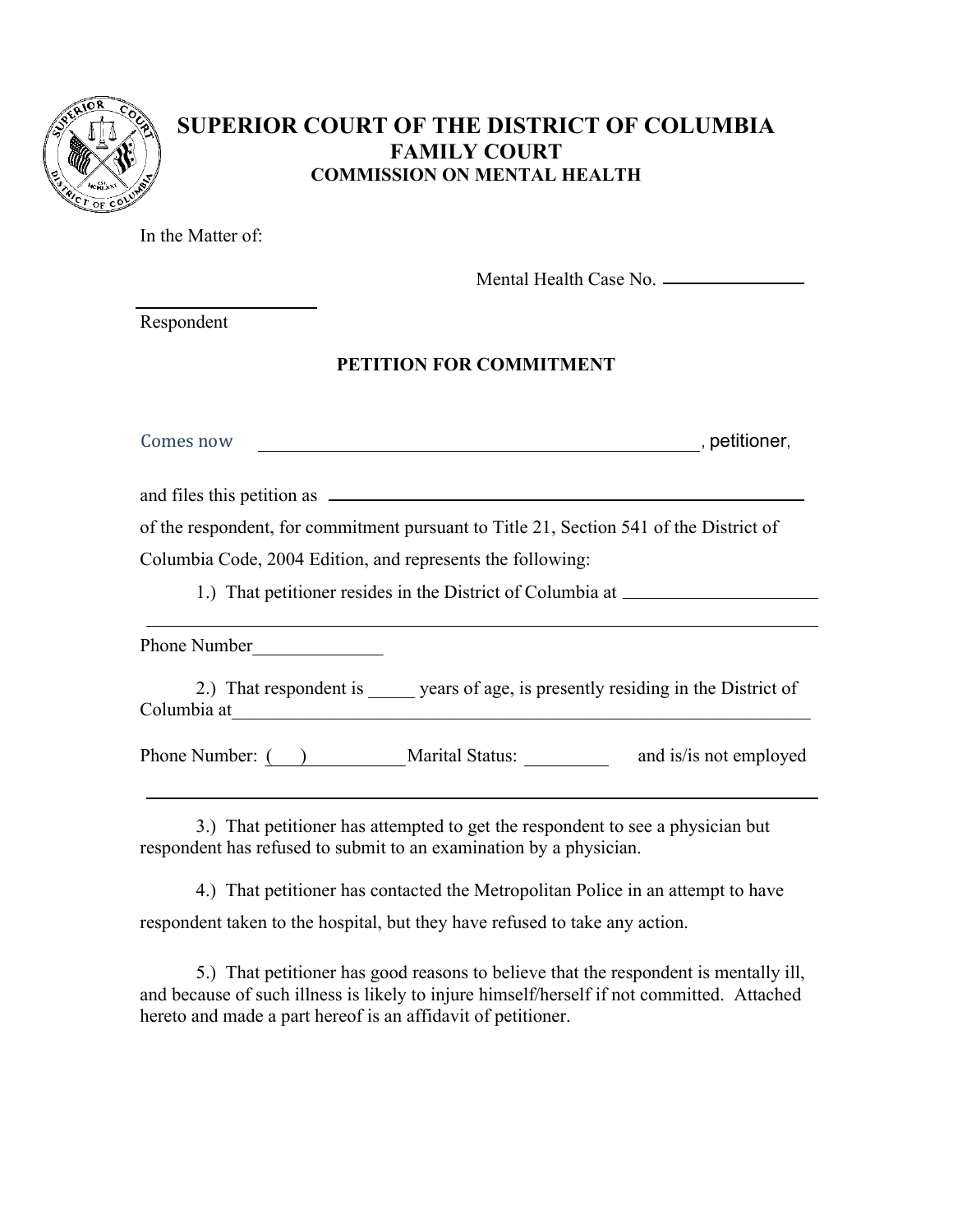Wherefore, the premises considered, petitioner requests the Court provide the following:

- 1.) That an order be entered directing the respondent to appear before the Commission on Mental Health for an examination on the issue of his/her mental illness.
- 2.) That an attorney be appointed to represent the respondent.
- 3.) That the Commission on Mental Health hold a hearing on this petition.
- 4.) And for such other relief as the Court deems just and proper.

Petitioner

Subscribed and sworn to before me this

By

Deputy Clerk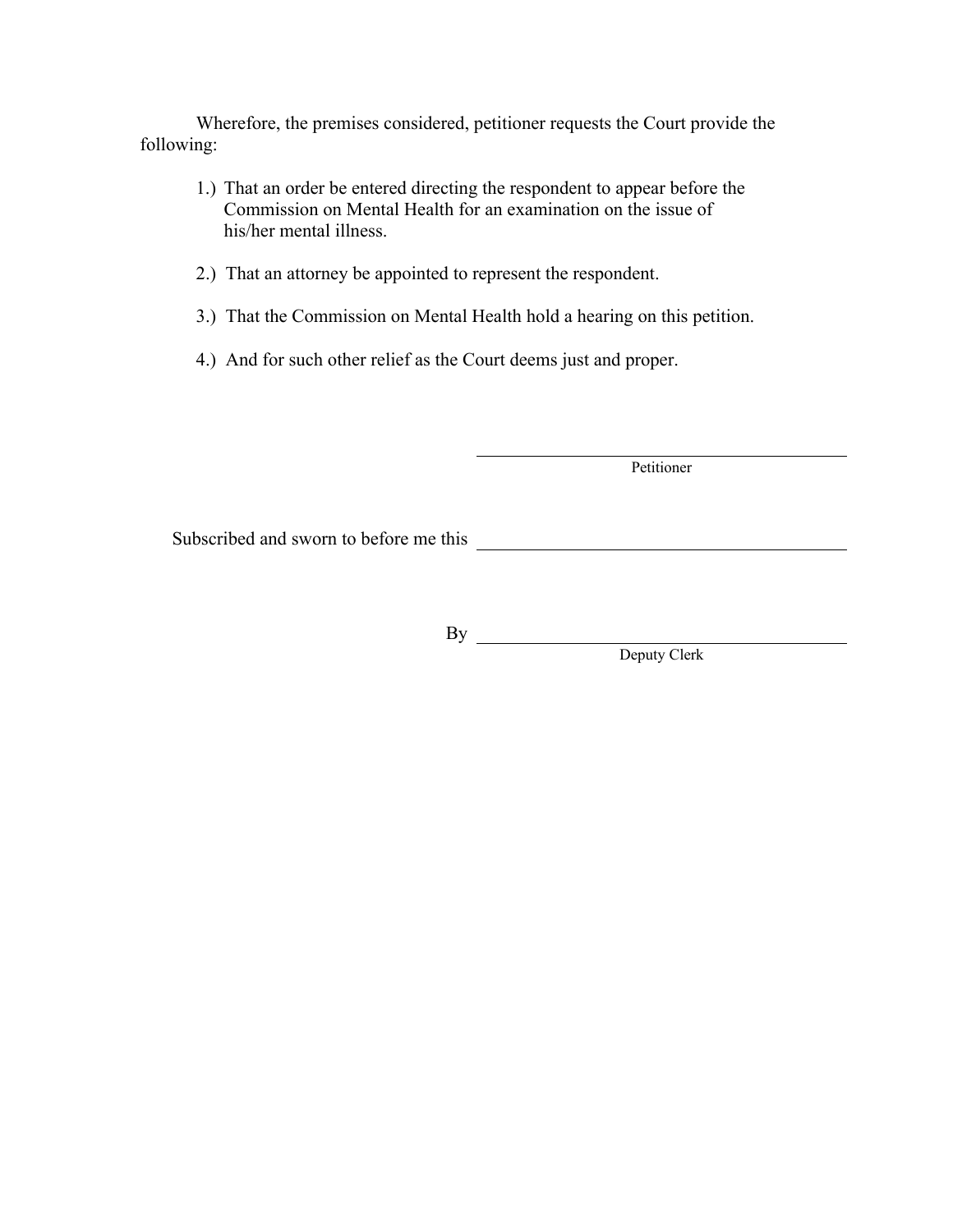

# SUPERIOR COURT OF THE DISTRICT OF COLUMBIA FAMILY COURT COMMISSION ON MENTAL HEALTH

In the Matter of:

Mental Health Case No.

Respondent

#### **AFFIDAVIT OF PETITIONER**

District of Columbia:

 The undersigned, being first duly sworn on oath according to law, deposes and says that the statements made herein are of my own personal knowledge and are true and correct, that the undersigned has good reason to believe that the above-named respondent is mentally ill, and because of the illness is likely to injure himself/herself if allowed to remain at liberty based upon the following reasons:

Check appropriate boxes:

Respondent has received psychiatric treatment at

| $\Box$ St. Elizabeth's Hospital | $\Box$ D.C. General Hospital |
|---------------------------------|------------------------------|
|---------------------------------|------------------------------|

Other Hospital (Specify)

 $\Box$  Respondent has stopped taking medicine.

Respondent's general appearance is:

□ Good □ Poor □ Extremely Poor

Respondent's Speech is:

|  | $\Box$ Normal $\Box$ Incoherent $\Box$ Rambling $\Box$ Mute $\Box$ Loud $\Box$ Profane |  |  |
|--|----------------------------------------------------------------------------------------|--|--|
|  |                                                                                        |  |  |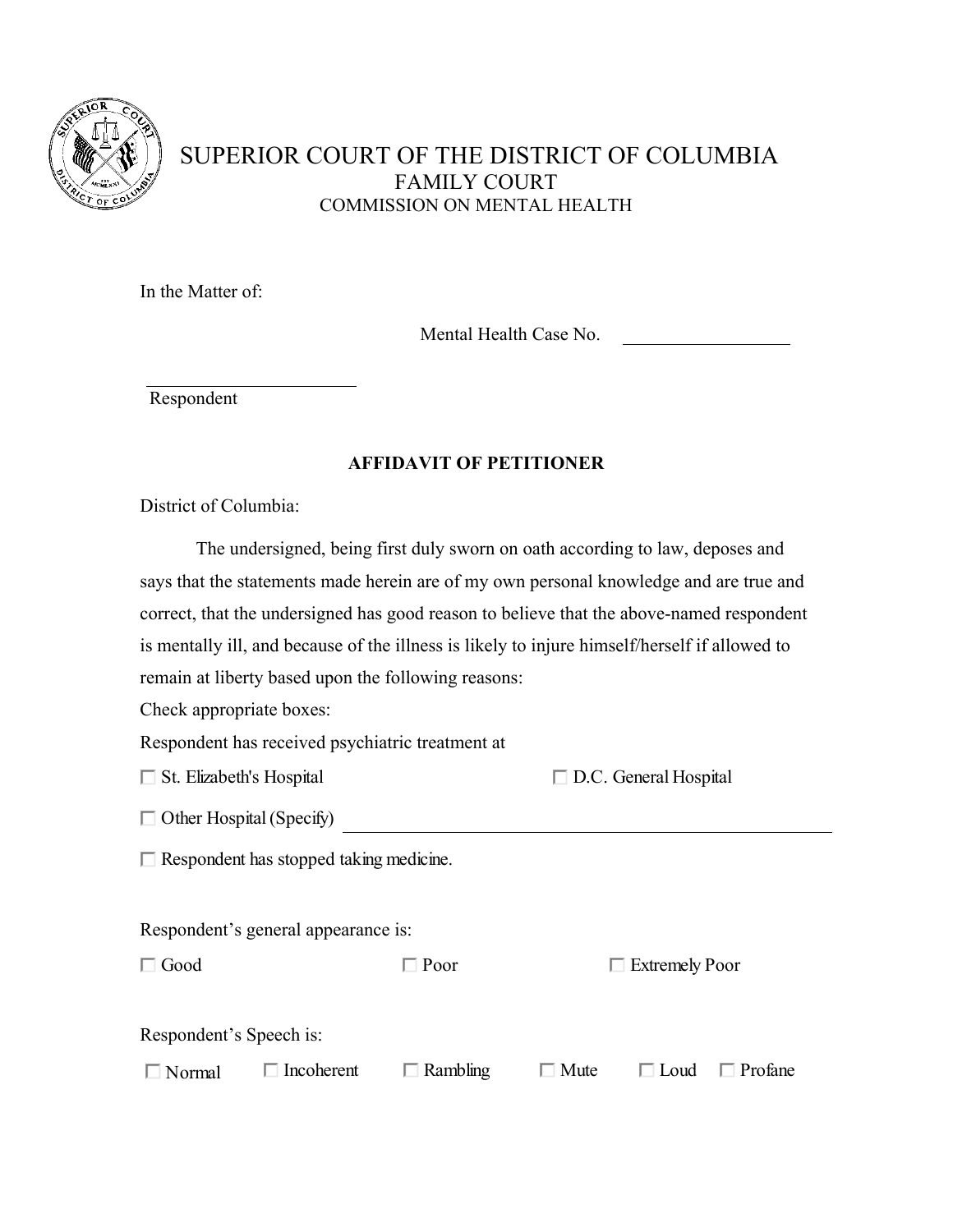Respondent's present condition and general behavior can be described as:



Made previous attempts to take own life - explain